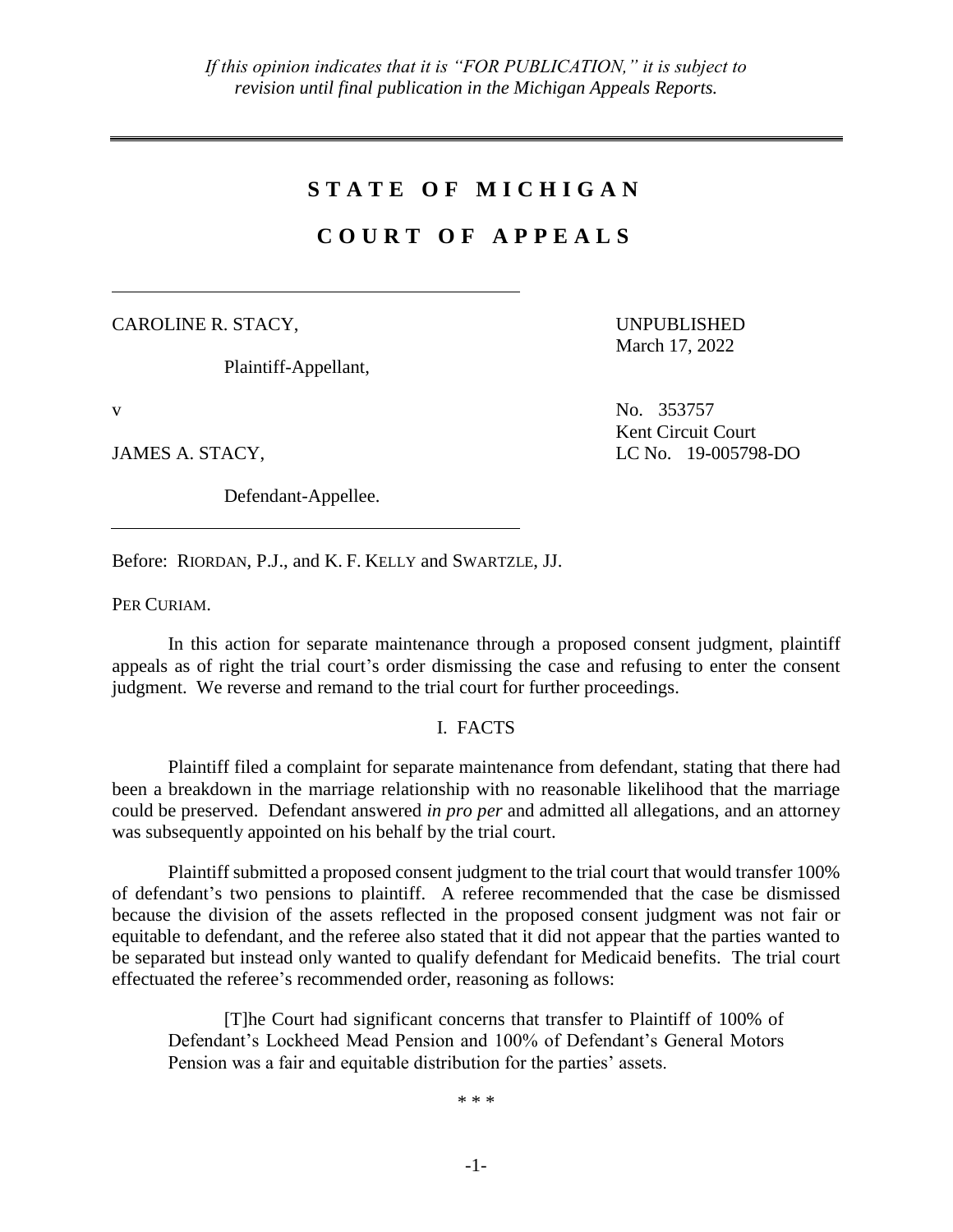Attorney Esch's [defendant's attorney] opinion stated it was not in the Defendant's best interest to relinquish all his assets to the Plaintiff since future contingencies regarding care left Mr. Stacy in a precarious position and without assurances that he could maintain his needed level of care. FURTHER, it does not appear the parties want to be "separated" by this filing, and it is only done in an attempt to qualify for Medicaid services or other such government assistance.

Plaintiff objected to the recommended order and requested that the trial court conduct a de novo review of the case. After a hearing, the trial court denied plaintiff's objection and dismissed the case. This appeal followed.

#### II. DISCUSSION

Plaintiff argues that the trial court erred by not entering the proposed consent judgment and instead dismissing the case for fair and equitable concerns when it was not permitted to take those considerations into account. We agree.

"A consent judgment is in the nature of a contract, and is to be construed and applied as such." *Laffin v Laffin*, 280 Mich App 513, 517; 760 NW2d 738 (2008). The interpretation of contractual language is reviewed de novo. *Rose v Rose*, 289 Mich App 45, 49; 795 NW2d 611 (2010). Equitable issues in a divorce or separate maintenance action are also reviewed de novo. See *Kaftan v Kaftan*, 300 Mich App 661, 665; 834 NW2d 657 (2013).

An action for separate maintenance is filed "in the same manner and on the same grounds as an action for divorce." MCL 552.7(1). The trial court may grant separate maintenance only "[i]f evidence is presented in open court that there has been a breakdown in the marriage relationship to the extent that the objects of matrimony have been destroyed and there remains no reasonable likelihood that the marriage can be preserved . . . ." MCL 552.7(4).

In this case, plaintiff alleged, and defendant admitted, that there had been a breakdown in the marriage relationship and that there was no reasonable likelihood that the marriage could be preserved. Even though the trial court stated that it did "not appear the parties want[ed] to be separated by this filing," plaintiff indicated that she did not want to live in the nursing home with defendant, and there is nothing in the record to substantiate that the parties did not otherwise meet the statutory requirement for separate maintenance. In our view, the undisputed fact that plaintiff did not want to live with defendant was sufficient to satisfy MCL 552.7(4). See *Grotelueschen v Grotelueschen*, 113 Mich App 395, 398-399; 318 NW2d 227 (1982), superseded on other grounds by 10 USC 1408(c)(1) ("If either party in a marriage relationship is unwilling to live together, then the objects of matrimony have been destroyed."). Further, pursuant to MCL 552.101(3)(b), each "judgment of separate maintenance shall determine all rights, including any contingent rights, of the husband and wife in and to  $\dots$  [a]ny accumulated contributions in any pension, annuity, or retirement benefits." Accordingly, because the parties satisfied MCL 552.7(4), the pension benefits became subject to division in a judgment of separate maintenance. See MCL 552.18(1).

With regard to the trial court's reasoning that the proposed consent judgment was inequitable, this Court in *Andrusz v Andrusz*, 320 Mich App 445; 904 NW2d 636 (2017), considered whether a trial court's order clarifying the terms of the parties' consent judgment to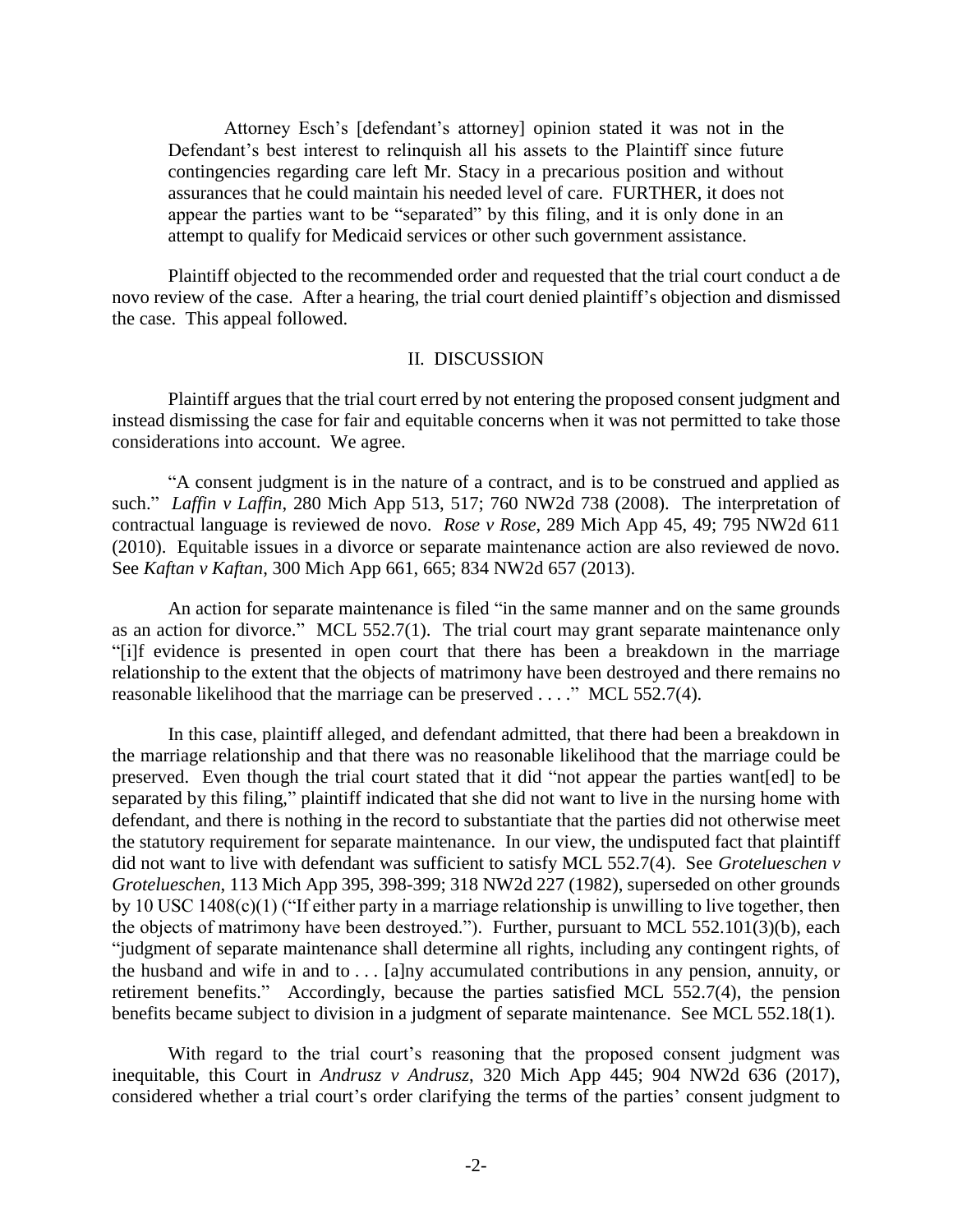divorce, to achieve an equitable result, was permissible. *Andrusz* held that a trial court may modify a judgment of divorce when the "divorce judgment [was] entered by the court after a contested action, [but] *not* in the context of tampering with the parties' consent judgment." *Id*. at 452-453 (emphasis in original). Instead, a trial court may only modify a consent judgment "with the consent of the parties, at least in the absence of fraud, mistake, illegality, or unconscionability." *Id*. at 453. Moreover, "a consent judgment of divorce is a contract that must be interpreted according to the plain and ordinary meaning of its terms," and the "court may not rewrite clear and unambiguous language under the guise of interpretation." *In re Lett Estate*, 314 Mich App 587, 600; 887 NW2d 807 (2016) (quotation marks and citations omitted). See also *Lentz v Lentz*, 271 Mich App 465, 474; 721 NW2d 861 (2006) ("It is a well-settled principle of law that courts are bound by property settlements reached through negotiations and agreement by parties to a divorce action, in the absence of fraud, duress, mutual mistake, or severe stress which prevented a party from understanding in a reasonable manner the nature and effect of the act in which she was engaged."). Although *Andrusz*, *Lett Estate*, and *Lentz* concerned divorces, we discern no reason why the reasoning therein would not apply in the context of separate maintenance as well. See MCL 552.7(1) ("An action for separate maintenance may be filed in the circuit court in the same manner and on the same grounds as an action for divorce.").

In this case, the proposed consent judgment for separate maintenance stated that plaintiff would be "awarded 100% of the amount in the Defendant's retirement accounts, pursuant to the parties' settlement agreement." The trial court stated that it did not know if defendant "understood the nature of the documents that [he was] presented" and that it "[did] not find that [those documents] were fair and equitable." However, the trial court did not make a finding that the proposed consent judgment was agreed to by the parties through fraud, mistake, illegality, or some unconscionability.<sup>1</sup> Without making a finding that the proposed consent judgment was entered into through fraud, mistake, illegality, or some unconscionability, the trial court was not permitted to modify, and deny, the proposed consent judgment in order to obtain an equitable result, and, therefore, it erred by not entering it. In other words, because the parties essentially entered into a property settlement, the trial court erred by not effectuating it. See *Lentz*, 271 Mich App at 474.<sup>2</sup>

 $\overline{a}$ 

 $<sup>1</sup>$  At the February 14, 2020 hearing on plaintiff's objection, defendant's attorney stated, "I met with</sup> Mr. Stacy and he was delightful, but he did acknowledge he had no representation, really had no idea what he was signing." However, in the written report submitted to the trial court by defendant's attorney on January 8, 2020, defendant's attorney stated that defendant "said he knew he was transferring all of his assets to his wife. He said 'You have to trust someone and they have never had a financial problem with her at the helm all these years.' " The written report added that "[t]he Plaintiff visits the Defendant every day." On this conflicting record, it is far from clear that the proposed consent judgment was obtained by fraud, mistake, illegality, or some unconscionability.

 $2$  We note that at least one other court, the Iowa Supreme Court, has allowed enforcement of a separate maintenance judgment with the "acknowledged purpose" of reducing one spouse's income below the limit for Medicaid benefits so he can remain in a nursing home. See *Clark v Iowa Dep't of Human Servs*, 555 NW2d 472, 473 (Iowa, 1996). Whether and to what extent such